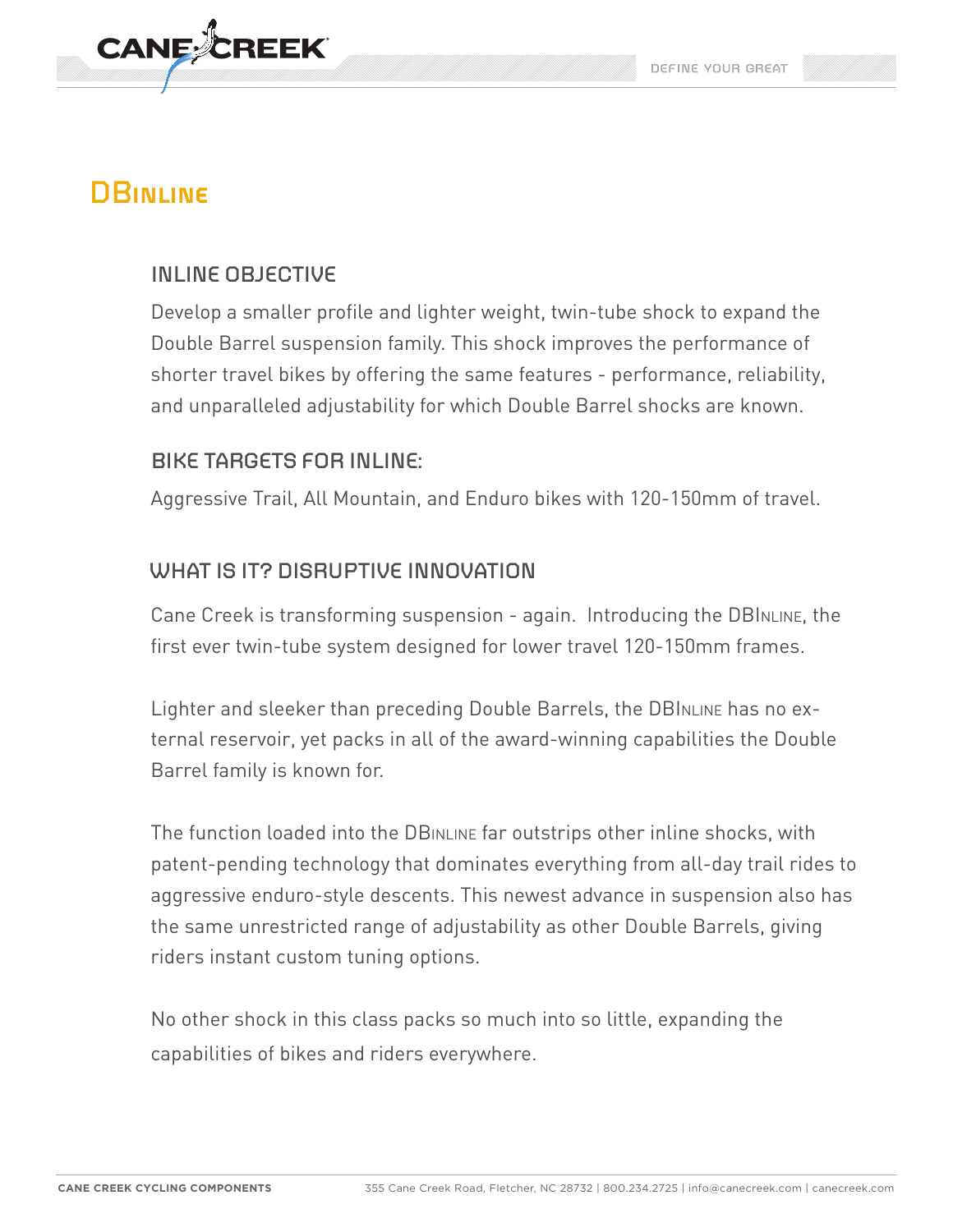

#### **HOW DOES IT WORK?**

Double Barrel shocks utilize a fundamentally different internal design, a twin-tube layout with four-way externally adjustable damping, allowing for superior shock control with the largest range of adjustability. DBINLINE is the first shock for 120-150mm travel bikes that contains all of the unique Double Barrel features:

#### **TWIN-TUBE DESIGN:**

Twin-tube technology sets DBINLINE apart from the rest. Rather than simply pumping oil back and forth across an internal damping piston, the oil circulates continuously through the externally adjustable shock valves. Twin-tube shocks have two main chambers, a compression chamber and a rebound chamber, separated by the adjustable valves. The main damping piston forces damping oil between the compression and rebound chambers via the externally adjustable damping valves. On the trail, the twin-tube style routing of oil translates into less fade, more control, and stability.

#### **FOUR-WAY INDEPENDENT ADJUSTMENT:**

The Double Barrel twin-tube design offers an unrestricted range of tuning. Each adjuster independently controls each phase of damping without crossover effects. Damper adjustments that would require a traditional shock to be disassembled and internally re-shimmed, can be performed on Double Barrel shocks by turning one of the external adjusters. Riders can make adjustments on the trail and get immediate feedback allowing for rider-based custom tuning right out of the box.

#### **PATENT-PENDING CLIMB SWITCH TECHNOLOGY:**

CS shocks have four low-speed damping circuits: LSC1, LSC2, LSR1, LSR2 and two high-speed damping circuits: HSC and HSR. When CS is engaged, the low-speed damping is changed via a set of internal "climbing circuits". Cane Creek tunes these circuits specifically for the demands of off-road climbing to achieve improved pedal efficiency with less chassis motion. Unlinke other climbing platforms, Cane Creek's CS feature adjusts both LSC and LSR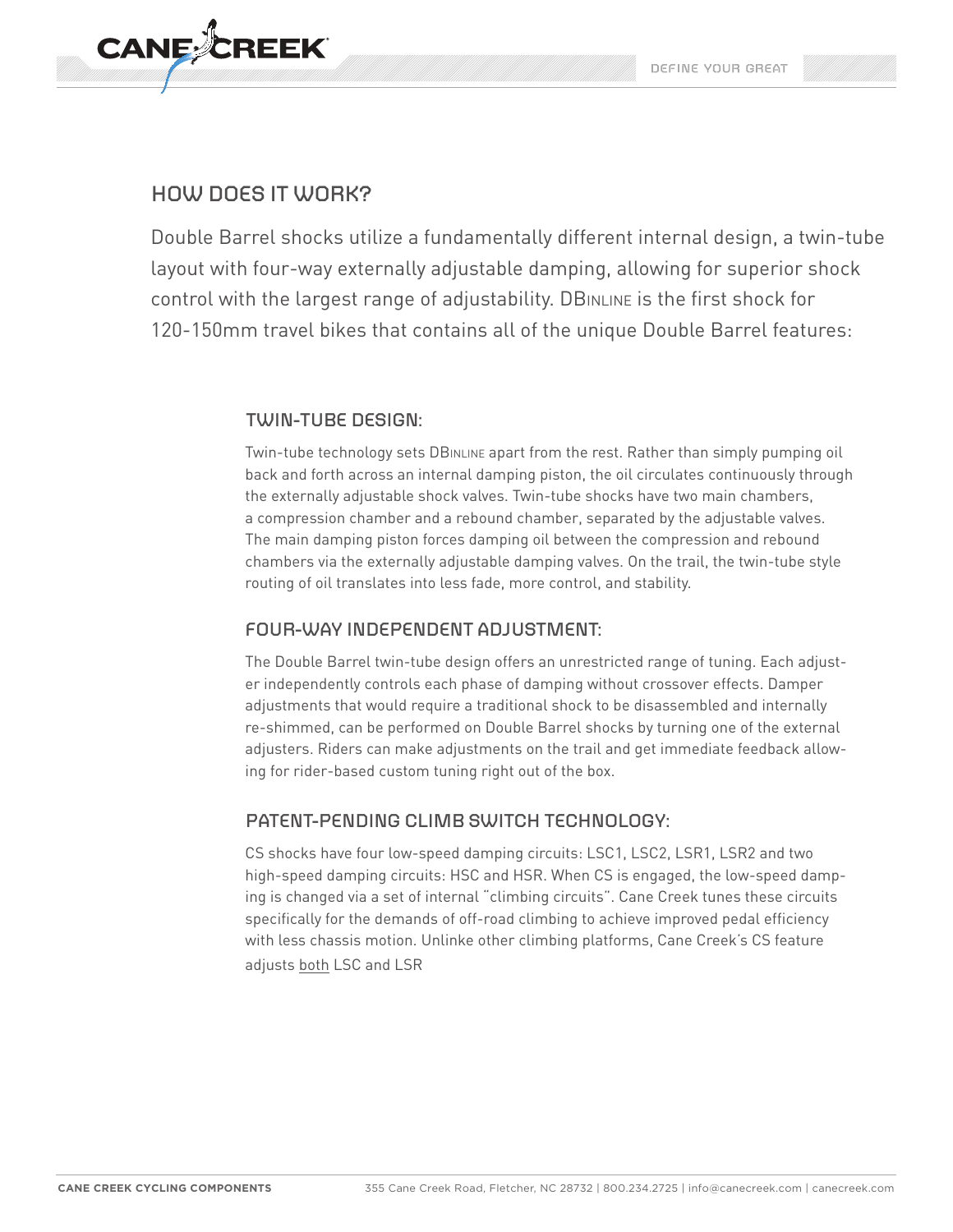

## **HOW IS IT DIFFERENT ?**

#### **More Oil 1**

Compared to other shocks in its class, the DBINLINE uses significantly more oil in the damper, 37-48% more oil. This extra oil, in combination with the twin-tube design, means significantly less shock fade' from heat. That means you can ride harder for longer without giving up suspension performance.

<sup>1</sup> High heat is a shock's worst enemy as it can alter the viscosity of the oil making it thinner. The thinner the oil, the smaller the *resistance and hence a lowering of the damping rate - known as shock fade. The bike feels loose in the suspension and tends to bounce around much more, with higher chances of bottoming out.* 



#### **Oil Volume -** 200x57 shocks

## **THE LARGE DIFFERENCE IN OIL VOLUME ACCOMPLISHES TWO THINGS:**

- Beered see the temperature increase. Or, the converse, with greater oil volume the shock<br>do for the same temperature increase. Or, the converse, with greater oil volume the shock **a)** Decrease the tendency for shock fade. The greater the oil volume, the more work the oil can will remain at a lower temperature for the same amount of "oil work".
- **b) Longer duration of consistent shock feel.** Since there is more oil, the shock will remain consistent for a longer time between shock fluid servicing.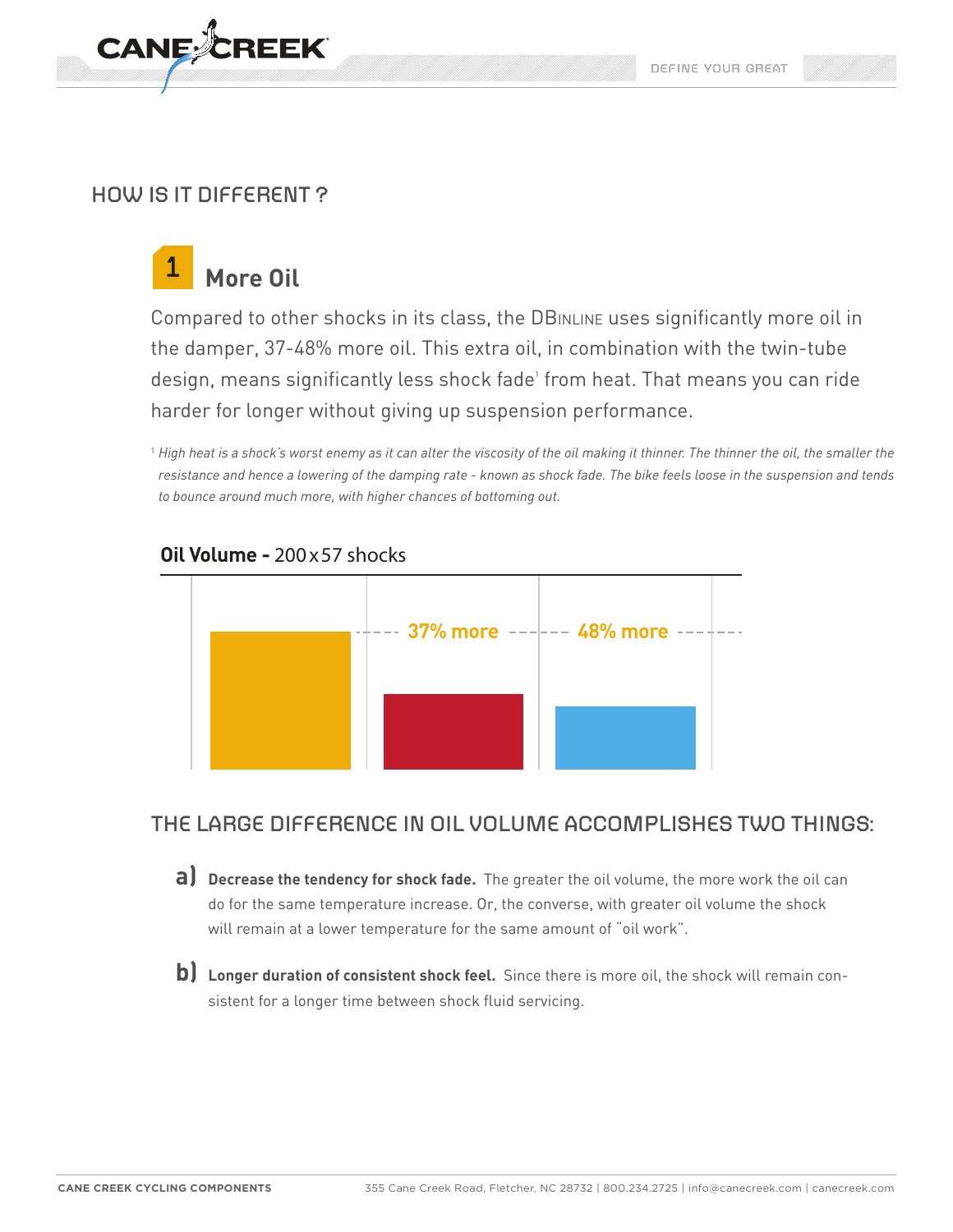

#### **HOW IS IT DIFFERENT?**

#### **Externally Adjustable 2**

The DBinline brings the full four-way external adjustability found on all Double Barrel dampers to an inline shock. With the DBINLINE, riders can now tune lower travel bikes to their unique suspension setup preferences with simple external adjustments. Other inline shocks typically provide the user a single rebound adjustment or rebound combined with limited pre-set lowspeed compression options.

Cane Creek's suspension team works with bike manufacturers to develop custom settings based on frame kinematics and field testing. These "Base Tunes" represent a recommended starting point – but they're not necessarily the end point. The easy tunability of Double Barrels means a rider can make a quick trail-side change, increasing pop, plushness, or other features for personalized fine tuning.

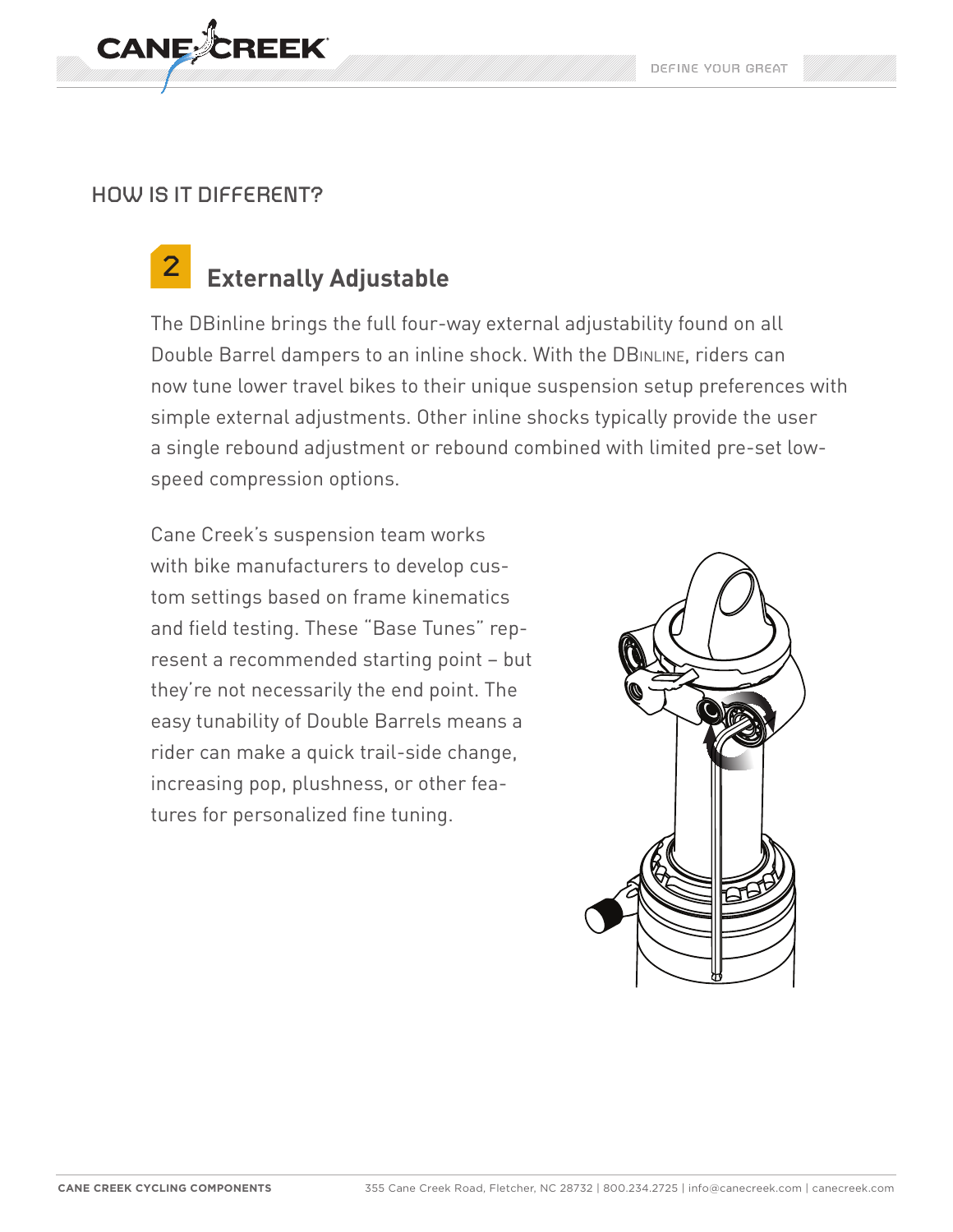

#### **HOW IS IT DIFFERENT?**

#### **Climb Switch 3**

When first introduced in the DBair CS, Climb Switch technology advanced the way riders interacted with their bikes during climbing. By altering the compression and rebound damping simultaneously, CS allows riders to utilize the advantages of full suspension bikes when climbing without experiencing the typical drawbacks. The DBINLINE brings game-changing Climb Switch technology to an inline shock. Unlike other inline shocks that modify only compression damping in climbing mode, the DBINLINE's CS function uses dedicated damping circuits for compression and climbing rebound, completely tailoring the damper for the dynamics of climbing.

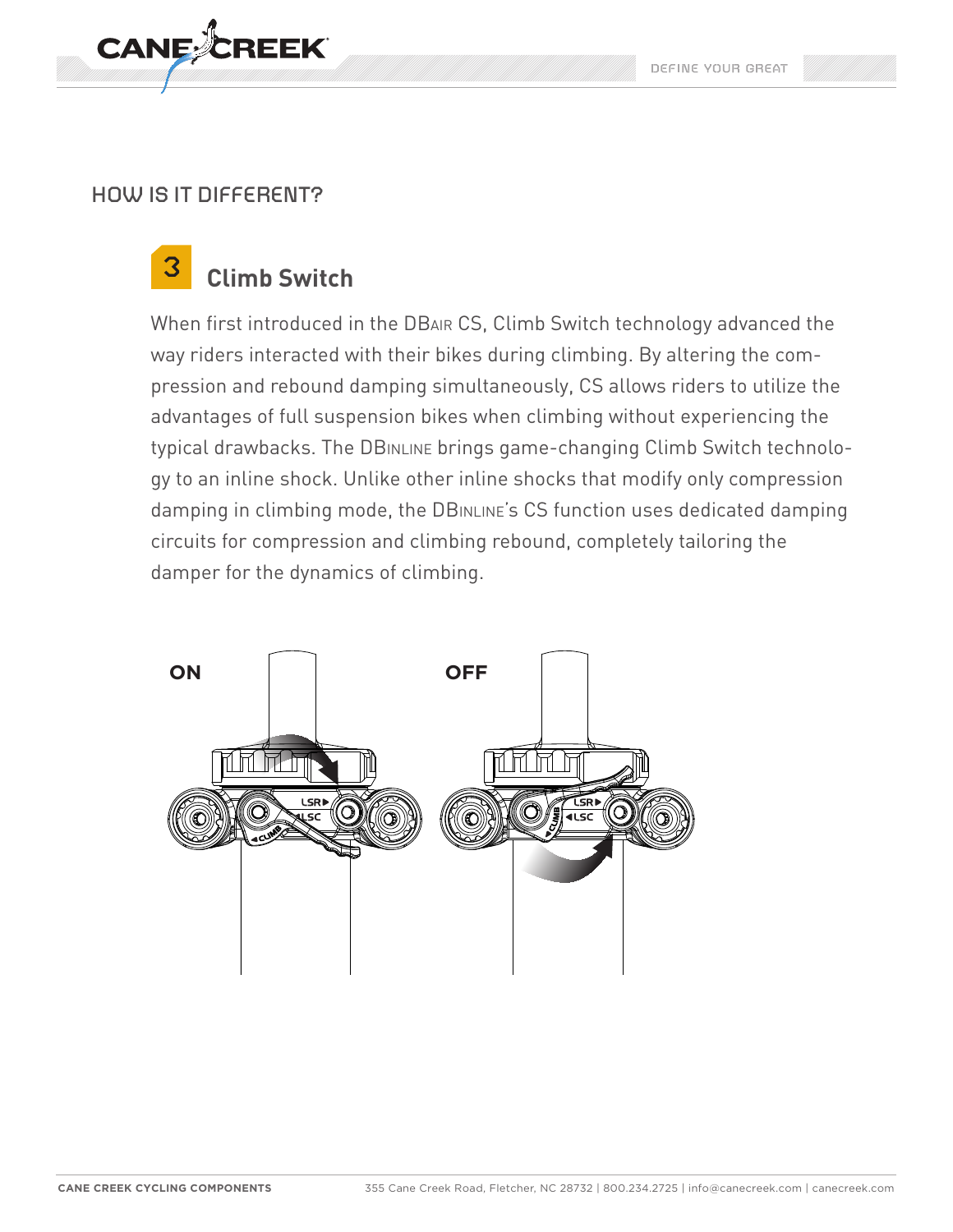

# **HOW IS IT DIFFERENT?**

#### **Membrane Design 4**

Typically, inline style shocks use an internal floating piston (IFP). DBINLINE utilizes a flexible rubber membrane (or bladder) to separate the damper oil from the nitrogen-charged gas chamber. This is a unique feature for a shock in this category. Typically this design is only offered in a piggyback style shock.